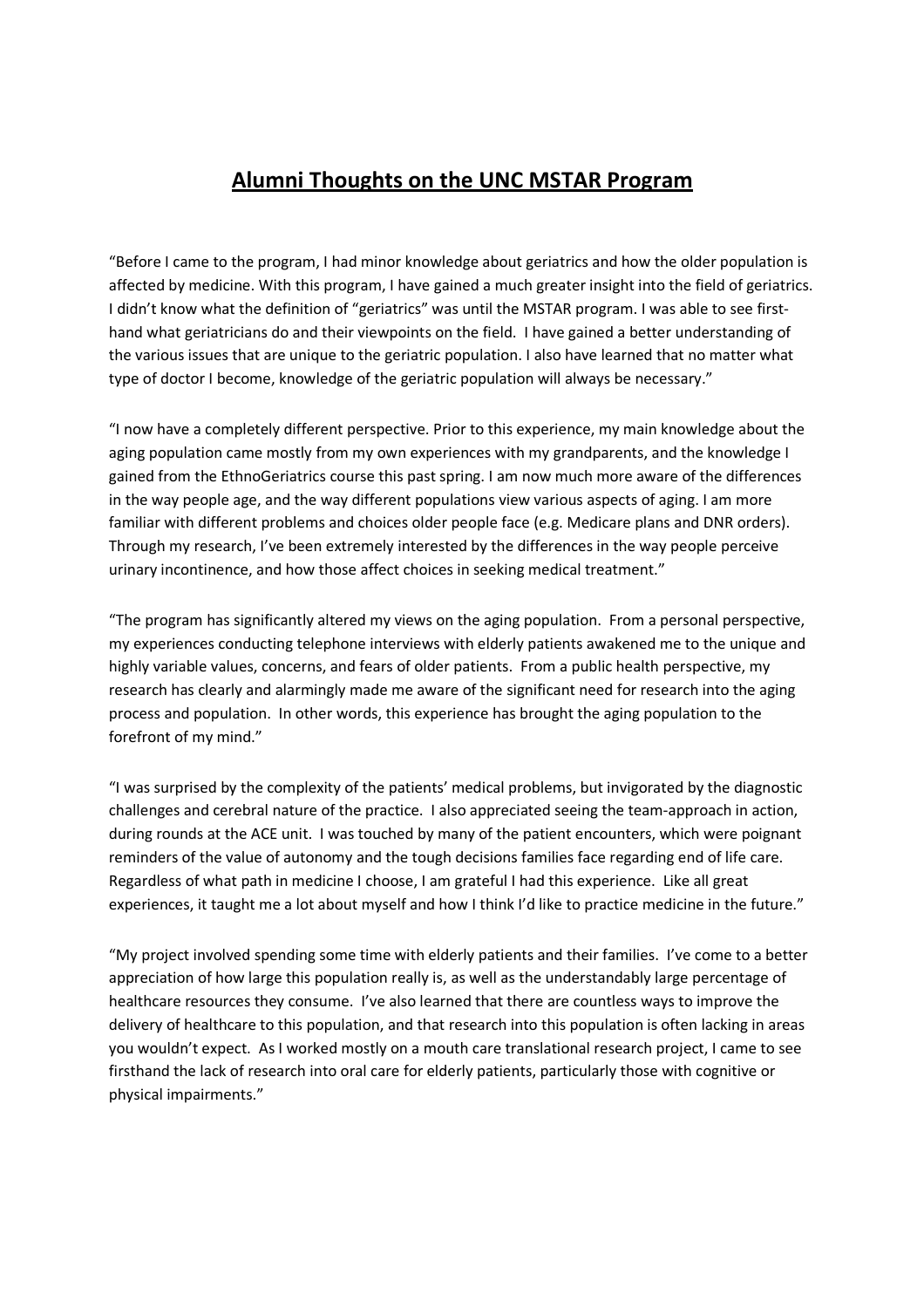"I have gained a different perspective on the field of geriatrics, and now have a better understanding of why this field is so important. I have also gained more knowledge about conducting clinical research. I have now also seen what it is like to be a physician who practices medicine but is also heavily involved in research, and it has made me more confident of my decisions to be involved in research in the future when I become a physician."

"I feel like I will have an advantage over my classmates now. In the future, I will face many older patients, especially during the clinical years, and I now feel that I am more prepared to ask the right questions to better help those patients. Particularly with my research on urinary incontinence, I am very aware of how common the problem is, yet how few patients report the problem. I will never forget to ask patients if they have problems holding their urine, and I will be open to helping patients get the treatment they need. I also have more empathy toward this population. Although I can't personally relate through my own experience, I have a greater awareness of some of the issues older people face."

"I feel like my mentor will continue to be a mentor to me throughout my training, and will always be available to help me in any way they can."

"In my mentor, I have found someone I respect as a person, researcher, and physician. I have learned many research techniques, and my mentor taught me an immense amount about rheumatology when we were in clinic."

"My experience with my mentor is undoubtedly the most significant and beneficial experience of my medical school training to date. My mentor and I have fostered a professional and friendly relationship that will persist throughout medical school. Our project has instilled in me a significant appreciation and enthusiasm for academic medical research, which I hope to continue to foster throughout medical school."

"This project really opened my eyes to health disparities research and how to conduct it under the guise of a public health researcher. I was quite enlightened by health behavior theories, but it took some adjusting to. Words like "theoretical construct" and "normative belief" don't exist in the medical student world. I am really glad I had the opportunity to learn these concepts and I believe they will be useful in the future. Additionally, the analytical tools I've learned for reading and writing scientific literature should be useful."

"Having never had much experience in research before, I gained a lot of appreciation for the hard work that goes into even the smallest of studies. It was very helpful for me to just observe the lifestyle of a physician that spends significant time researching and practicing in the clinic. I was able to start feeling like I was applying what I knew and use my abilities to make others' lives better, and that was a powerful experience."